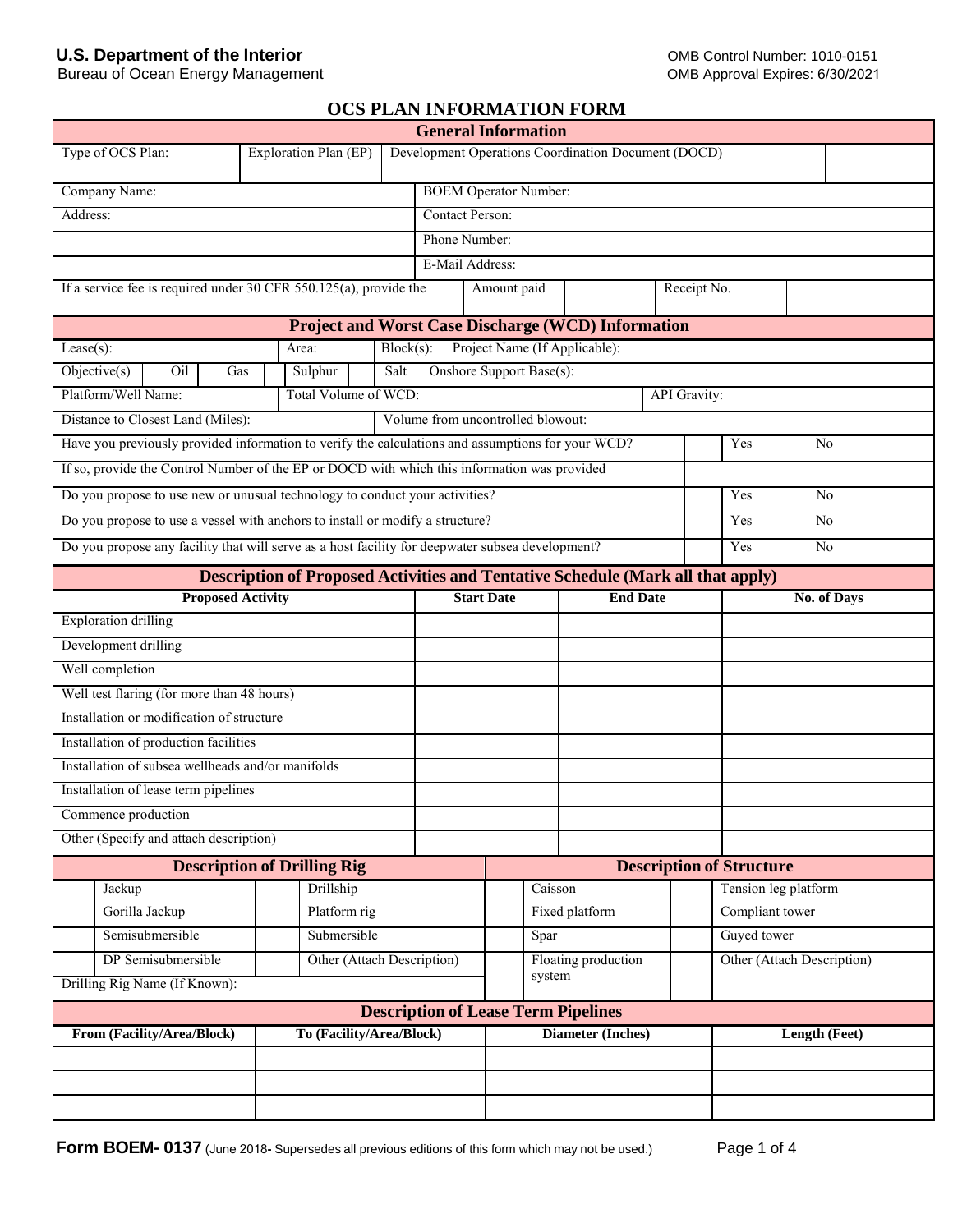#### **OCS PLAN INFORMATION FORM (CONTINUED) Include one copy of this page for each proposed well/structure**

| <b>Proposed Well/Structure Location</b>                                                                                                           |                         |                                                          |                     |                              |                   |                                                                                                              |  |                         |                                     |                                  |                                                    |  |                                              |
|---------------------------------------------------------------------------------------------------------------------------------------------------|-------------------------|----------------------------------------------------------|---------------------|------------------------------|-------------------|--------------------------------------------------------------------------------------------------------------|--|-------------------------|-------------------------------------|----------------------------------|----------------------------------------------------|--|----------------------------------------------|
| Well or Structure Name/Number (If renaming well or<br>structure, reference previous name):                                                        |                         |                                                          |                     |                              |                   | Previously reviewed under an approved EP or<br>DOCD?                                                         |  |                         |                                     |                                  | Yes                                                |  | No                                           |
| If this is an existing well or structure, list the<br>Is this an existing well<br>Yes<br>N <sub>0</sub><br>or structure?<br>Complex ID or API No. |                         |                                                          |                     |                              |                   |                                                                                                              |  |                         |                                     |                                  |                                                    |  |                                              |
|                                                                                                                                                   |                         |                                                          |                     |                              |                   | Do you plan to use a subsea BOP or a surface BOP on a floating facility to conduct your proposed activities? |  |                         |                                     |                                  | Yes                                                |  | No                                           |
| <b>WCD</b> info                                                                                                                                   |                         | For wells, volume of uncontrolled<br>blowout (Bbls/day): |                     |                              | pipelines (Bbls): | For structures, volume of all storage and                                                                    |  |                         |                                     | fluid                            | API Gravity of                                     |  |                                              |
|                                                                                                                                                   | <b>Surface Location</b> |                                                          |                     |                              |                   | <b>Bottom-Hole Location (For Wells)</b>                                                                      |  |                         |                                     |                                  | enter separate lines)                              |  | <b>Completion (For multiple completions,</b> |
| Lease No.                                                                                                                                         | $\overline{OCS}$        |                                                          |                     |                              | <b>OCS</b>        |                                                                                                              |  |                         |                                     | <b>OCS</b><br><b>OCS</b>         |                                                    |  |                                              |
| <b>Area Name</b>                                                                                                                                  |                         |                                                          |                     |                              |                   |                                                                                                              |  |                         |                                     |                                  |                                                    |  |                                              |
| <b>Block No.</b>                                                                                                                                  |                         |                                                          |                     |                              |                   |                                                                                                              |  |                         |                                     |                                  |                                                    |  |                                              |
| <b>Blockline</b><br><b>Departures</b><br>(in feet)                                                                                                | N/S Departure:          |                                                          |                     | F<br>L                       |                   | N/S Departure:                                                                                               |  | F                       | L                                   |                                  | N/S Departure:<br>N/S Departure:<br>N/S Departure: |  | F<br>L<br>F<br>F<br>L                        |
|                                                                                                                                                   | E/W Departure:          |                                                          |                     | $\overline{\mathrm{F}}$<br>L |                   | E/W Departure:                                                                                               |  | $\overline{\mathrm{F}}$ | - L                                 |                                  | E/W Departure:<br>E/W Departure:<br>E/W Departure: |  | F<br>L<br>L<br>F<br>L                        |
| <b>Lambert X-</b><br>Y                                                                                                                            | $X$ :                   |                                                          |                     |                              | $X$ :             |                                                                                                              |  |                         |                                     | $\overline{X}$ :<br>$X$ :        |                                                    |  |                                              |
| coordinates                                                                                                                                       |                         |                                                          |                     |                              |                   |                                                                                                              |  |                         |                                     | X:<br>$\overline{Y}$ :           |                                                    |  |                                              |
|                                                                                                                                                   | Y:                      |                                                          |                     | Y:                           |                   |                                                                                                              |  |                         | Y:<br>Y:                            |                                  |                                                    |  |                                              |
| Latitude/<br>Longitude                                                                                                                            | Latitude                |                                                          |                     |                              | Latitude          |                                                                                                              |  |                         |                                     | Latitude<br>Latitude<br>Latitude |                                                    |  |                                              |
|                                                                                                                                                   | Longitude               |                                                          |                     |                              | Longitude         |                                                                                                              |  |                         | Longitude<br>Longitude<br>Longitude |                                  |                                                    |  |                                              |
| Water Depth (Feet):                                                                                                                               |                         |                                                          |                     |                              |                   | MD (Feet):<br>TVD (Feet):                                                                                    |  |                         |                                     |                                  | MD (Feet):                                         |  | TVD (Feet):                                  |
| Anchor Radius (if applicable) in feet:                                                                                                            |                         |                                                          |                     |                              |                   |                                                                                                              |  |                         |                                     |                                  | MD (Feet):<br>MD (Feet):                           |  | TVD (Feet):<br>TVD (Feet):                   |
|                                                                                                                                                   |                         |                                                          |                     |                              |                   | Anchor Locations for Drilling Rig or Construction Barge (If anchor radius supplied above, not necessary)     |  |                         |                                     |                                  |                                                    |  |                                              |
| <b>Anchor Name</b><br>or No.                                                                                                                      | Area                    | <b>Block</b>                                             | <b>X</b> Coordinate |                              |                   | <b>Y</b> Coordinate                                                                                          |  |                         |                                     |                                  |                                                    |  | <b>Length of Anchor Chain on Seafloor</b>    |
|                                                                                                                                                   |                         |                                                          | $X =$               |                              |                   | $Y =$                                                                                                        |  |                         |                                     |                                  |                                                    |  |                                              |
|                                                                                                                                                   |                         |                                                          | $X =$               |                              | $Y =$             |                                                                                                              |  |                         |                                     |                                  |                                                    |  |                                              |
|                                                                                                                                                   |                         |                                                          | $X =$               |                              |                   | $Y =$                                                                                                        |  |                         |                                     |                                  |                                                    |  |                                              |
|                                                                                                                                                   |                         |                                                          | $X =$               |                              |                   | $Y =$                                                                                                        |  |                         |                                     |                                  |                                                    |  |                                              |
|                                                                                                                                                   |                         |                                                          | $X =$               |                              |                   | $Y =$                                                                                                        |  |                         |                                     |                                  |                                                    |  |                                              |
|                                                                                                                                                   |                         |                                                          | $X =$               |                              |                   | $Y =$                                                                                                        |  |                         |                                     |                                  |                                                    |  |                                              |
|                                                                                                                                                   |                         |                                                          | $X =$               |                              |                   | $Y =$                                                                                                        |  |                         |                                     |                                  |                                                    |  |                                              |
|                                                                                                                                                   |                         |                                                          | $X =$               |                              |                   | $Y =$                                                                                                        |  |                         |                                     |                                  |                                                    |  |                                              |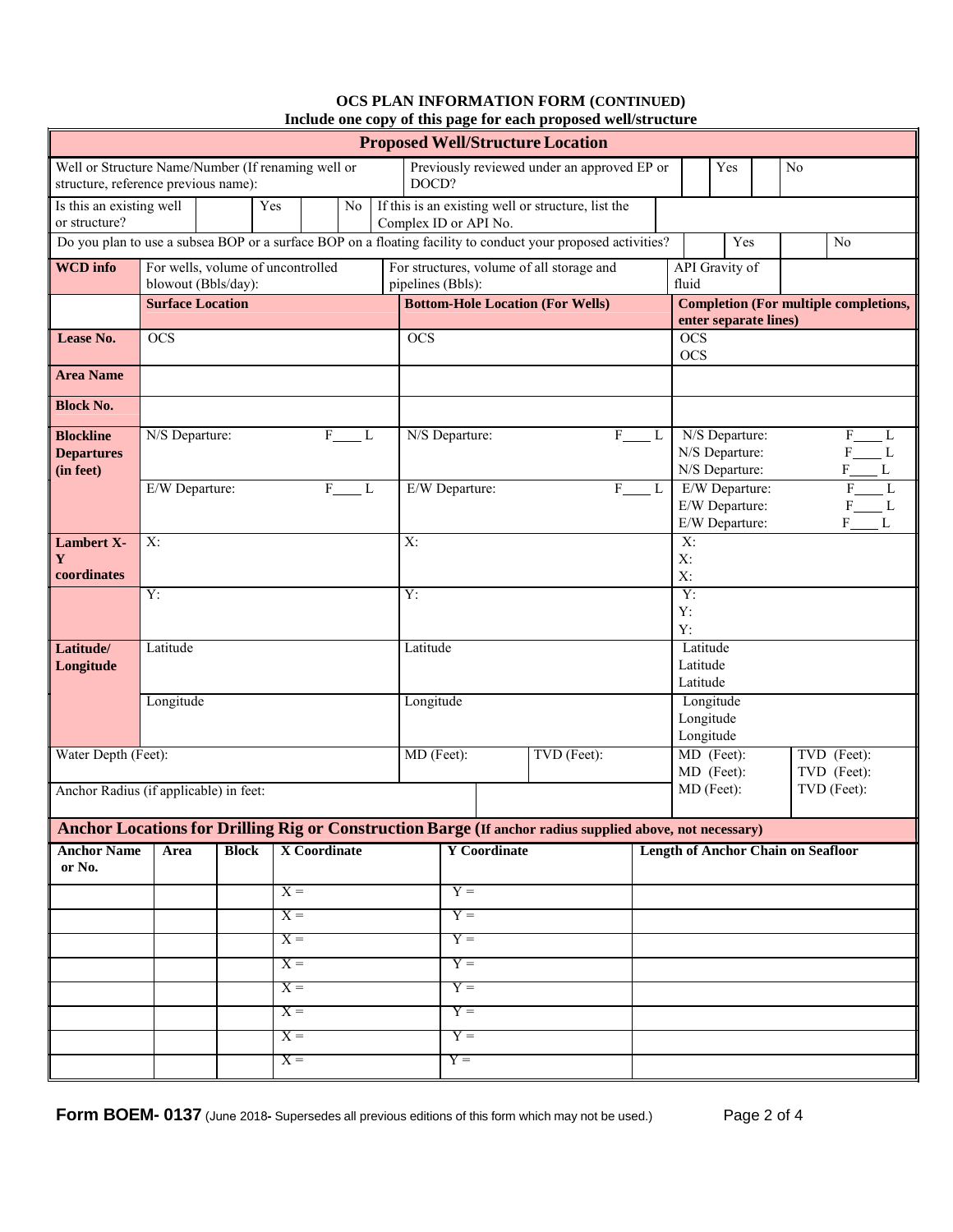## **OCS PLAN INFORMATION FORM (CONTINUED) Provide the following information for the well with the highest Worst Case Discharge volume:**

| <b>Worst Case Discharge (WCD) Well Information</b> |                      |                                     |                     |                                    |                     |           |            |
|----------------------------------------------------|----------------------|-------------------------------------|---------------------|------------------------------------|---------------------|-----------|------------|
| <b>WCD Well</b><br><b>Name</b>                     | <b>Surface Lease</b> | <b>Surface</b><br><b>Area/Block</b> | <b>Bottom Lease</b> | <b>Bottom</b><br><b>Area/Block</b> | <b>Product Type</b> | <b>MD</b> | <b>TVD</b> |
|                                                    |                      |                                     |                     |                                    |                     |           |            |

| <b>Analog Well(s)</b> |                  |          |         |  |  |  |  |
|-----------------------|------------------|----------|---------|--|--|--|--|
| <b>Area/Block</b>     | <b>OCS</b> Lease | Well No. | API No. |  |  |  |  |
|                       |                  |          |         |  |  |  |  |
|                       |                  |          |         |  |  |  |  |
|                       |                  |          |         |  |  |  |  |
|                       |                  |          |         |  |  |  |  |

# **Geologic Data for WCD**

| <b>Open Hole Interval for WCD</b> |                           |  |  |  |
|-----------------------------------|---------------------------|--|--|--|
| Top (TVD in feet)                 | <b>Base (TVD in feet)</b> |  |  |  |
|                                   |                           |  |  |  |
|                                   |                           |  |  |  |

|                                  | Sand 1 | Sand 2 | Sand 3 | Sand 4 | Sand 5 |
|----------------------------------|--------|--------|--------|--------|--------|
| <b>Formation Data</b>            |        |        |        |        |        |
| Sand Name                        |        |        |        |        |        |
| <b>Estimated Top TVD</b>         |        |        |        |        |        |
| <b>Estimated Base TVD</b>        |        |        |        |        |        |
| Estimated Net Sand Height MD     |        |        |        |        |        |
| (Net Pay if hydrocarbon)         |        |        |        |        |        |
| <b>Estimated Net Sand Height</b> |        |        |        |        |        |
| TVT (Net Pay if hydrocarbon)     |        |        |        |        |        |
| Fluid Type                       |        |        |        |        |        |
| Used in WCD? (Yes/No)            |        |        |        |        |        |

| <b>Seismic Survey Used</b> |  |  |  |  |  |  |  |
|----------------------------|--|--|--|--|--|--|--|
|                            |  |  |  |  |  |  |  |
|                            |  |  |  |  |  |  |  |
|                            |  |  |  |  |  |  |  |

# **Engineering Data for WCD**

| <b>WCD Engineering Items</b>  |         |     |    |                                |  |  |  |
|-------------------------------|---------|-----|----|--------------------------------|--|--|--|
| WCD (STB/Day)                 |         |     |    |                                |  |  |  |
| WCD Calculated at             | Mudline | Yes | No | <b>Yes</b><br>No<br>Atmosphere |  |  |  |
| Flow Correlation              |         |     |    |                                |  |  |  |
| <b>Outlet Pressure (Psia)</b> |         |     |    |                                |  |  |  |
| Gas Turbulence Factor         |         |     |    |                                |  |  |  |
| Software Model Used           |         |     |    |                                |  |  |  |

|                         | Sand 1 | Sand 2 | Sand 3 | Sand 4 | Sand 5 |
|-------------------------|--------|--------|--------|--------|--------|
| <b>Formation Data</b>   |        |        |        |        |        |
| Sand Name               |        |        |        |        |        |
| Permeability (mD)       |        |        |        |        |        |
| Initial Pressure (PSIA) |        |        |        |        |        |